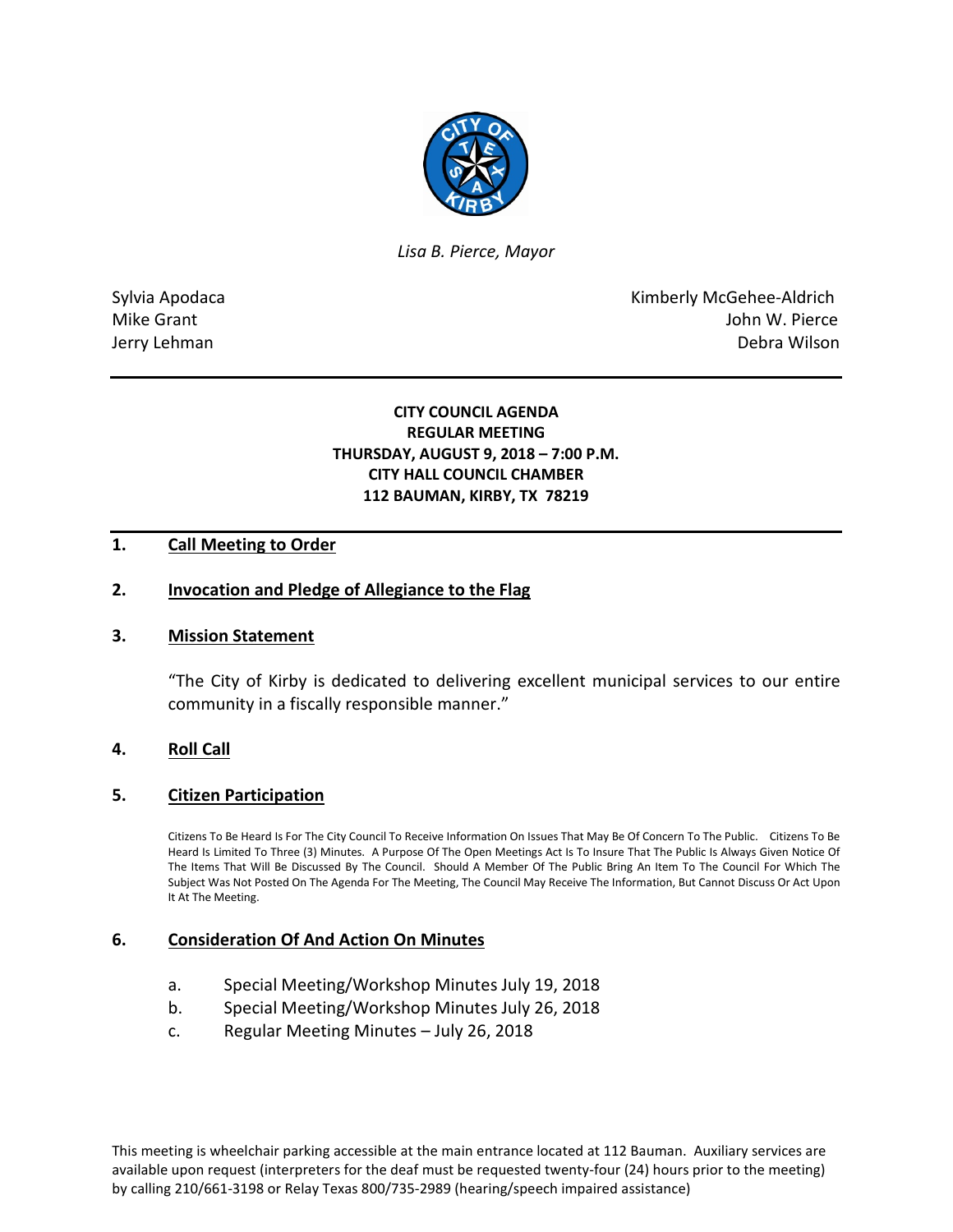## **7. Discussion And Possible Action**

- a. Discuss And Approve An Ordinance Authorizing The Issuance, Sale And Delivery Of Approximately \$6,845,000 In Aggregate Principal Amount Of "City Of Kirby, Texas General Obligation Bonds, Series 2018"; Securing The Payment Thereof By Authorizing The Levy Of An Annual Ad Valorem Tax; Approving And Authorizing The Execution Of All Instruments And Procedures Related Thereto Including A Paying Agent/Registrar Agreement; Approving The Form Of An Official Statement; And Declaring An Effective Date
- b. Update, Discussion And Possible Action On Kirby Bexar Animal Facility Operations
- c. Discussion And Possible Action On An Eagle Scout Project At Friendship Park By Richard Hocking, Scouts Of America Troop 1412
- d. Discussion And Possible Action Pertaining To An Agreement Between Texas Spartans And City Of Kirby For Use Of Friendship Park
- e. Discussion And Possible Action On Review of Code Compliance Ordinances And Enforcement Procedures And Time Tables
- f. Update, Discussion And Possible Action On Annual Kirby Senior Center Report
- g. Update, Discussion And Possible Action On Republic Services Garbage Carts And Recycling
- h. Discussion And Possible Action On National Night Out Being Moved To Friendship Park
- i. Discussion And Possible Action Appointing A Member To The Beautification And Recycle Committee
- j. Discussion And Possible Action Appointing An Alternate Member To The Building And Standards Commission
- k. Discussion And Possible Action On Fund Balance Policy Revisions For The City Of Kirby
- l. Discussion And Possible Action On Personnel Policies Manual Revisions
- m. Update, Discussion And Possible Action On Binz Engleman Road Reconstruction Project